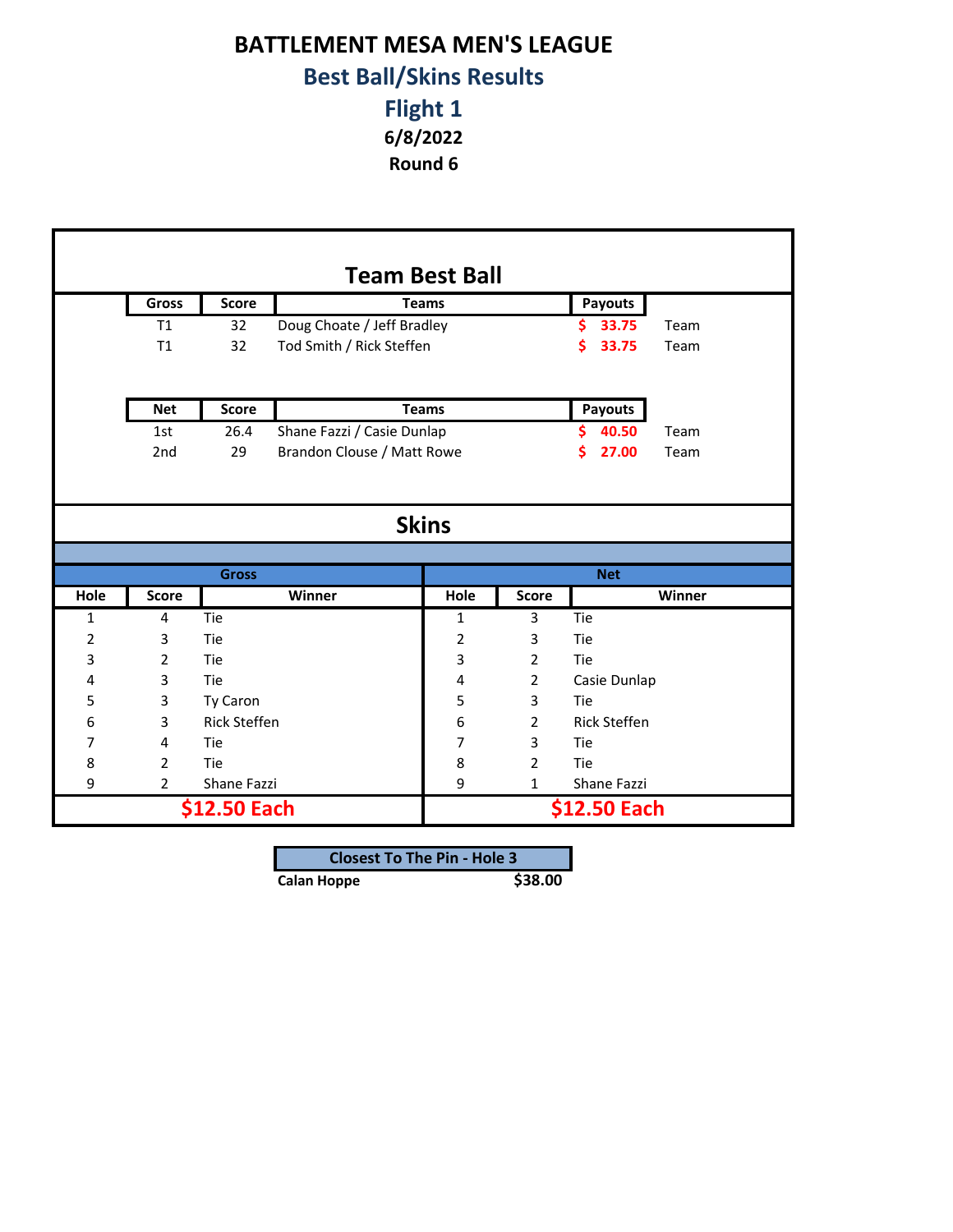## **BATTLEMENT MESA MEN'S LEAGUE Best Ball/Skins Results**

**Flight 2 6/8/2022**

**Round 6**

| <b>Team Best Ball</b> |                |                    |                                     |              |                |                    |        |  |  |
|-----------------------|----------------|--------------------|-------------------------------------|--------------|----------------|--------------------|--------|--|--|
|                       | <b>Gross</b>   | <b>Score</b>       |                                     | <b>Teams</b> |                | <b>Payouts</b>     |        |  |  |
|                       | T1             | 37                 | Jim Reed / Wendell Goad             |              |                | 30.00<br>S         | Team   |  |  |
|                       | T1             | 37                 | James Martinez / Anthony Manzanares |              |                | \$<br>30.00        | Team   |  |  |
|                       |                |                    |                                     |              |                |                    |        |  |  |
|                       | <b>Net</b>     | <b>Score</b>       |                                     | <b>Teams</b> |                | Payouts            |        |  |  |
|                       | T1             | 29.5               | Neil Leibowitz / Craig Teter        |              |                | \$.<br>30.00       | Team   |  |  |
|                       | T1             | 29.5               | Thom Hamick / Dennis Luedke         |              |                | \$<br>30.00        | Team   |  |  |
|                       |                |                    |                                     |              |                |                    |        |  |  |
|                       |                |                    |                                     |              |                |                    |        |  |  |
|                       |                |                    |                                     | <b>Skins</b> |                |                    |        |  |  |
|                       |                |                    |                                     |              |                |                    |        |  |  |
|                       |                | <b>Gross</b>       |                                     |              |                | <b>Net</b>         |        |  |  |
| Hole                  | <b>Score</b>   |                    | Winner                              | Hole         | <b>Score</b>   |                    | Winner |  |  |
| 10                    | $\overline{3}$ | Jeff Asselin       |                                     | 10           | $\overline{2}$ | Tie                |        |  |  |
| 11                    | 4              | <b>Thom Hamick</b> |                                     | 11           | 3              | <b>Thom Hamick</b> |        |  |  |
| 12                    | 4              | Tie                |                                     | 12           | 3              | Tie                |        |  |  |
| 13                    | 3              | Tie                |                                     | 13           | $\overline{2}$ | Tie                |        |  |  |
| 14                    | 4              | Tie                |                                     | 14           | 3              | Tie                |        |  |  |
| 15                    | 4              | Tie                |                                     | 15           | 3              | Tie                |        |  |  |
| 16                    | $\overline{2}$ | James Martinez     |                                     | 16           | 1              | James Martinez     |        |  |  |
| 17                    | 4              | Tie                |                                     | 17           | 3              | Tie                |        |  |  |
| 18                    | 4              | Tie                |                                     | 18           | 3              | Tie                |        |  |  |
|                       |                | \$8.00 Each        |                                     |              |                | \$14.00 Each       |        |  |  |

| <b>Closest To The Pin - Hole 13</b> |         |
|-------------------------------------|---------|
| <b>Mac McCurdy</b>                  | \$26.00 |